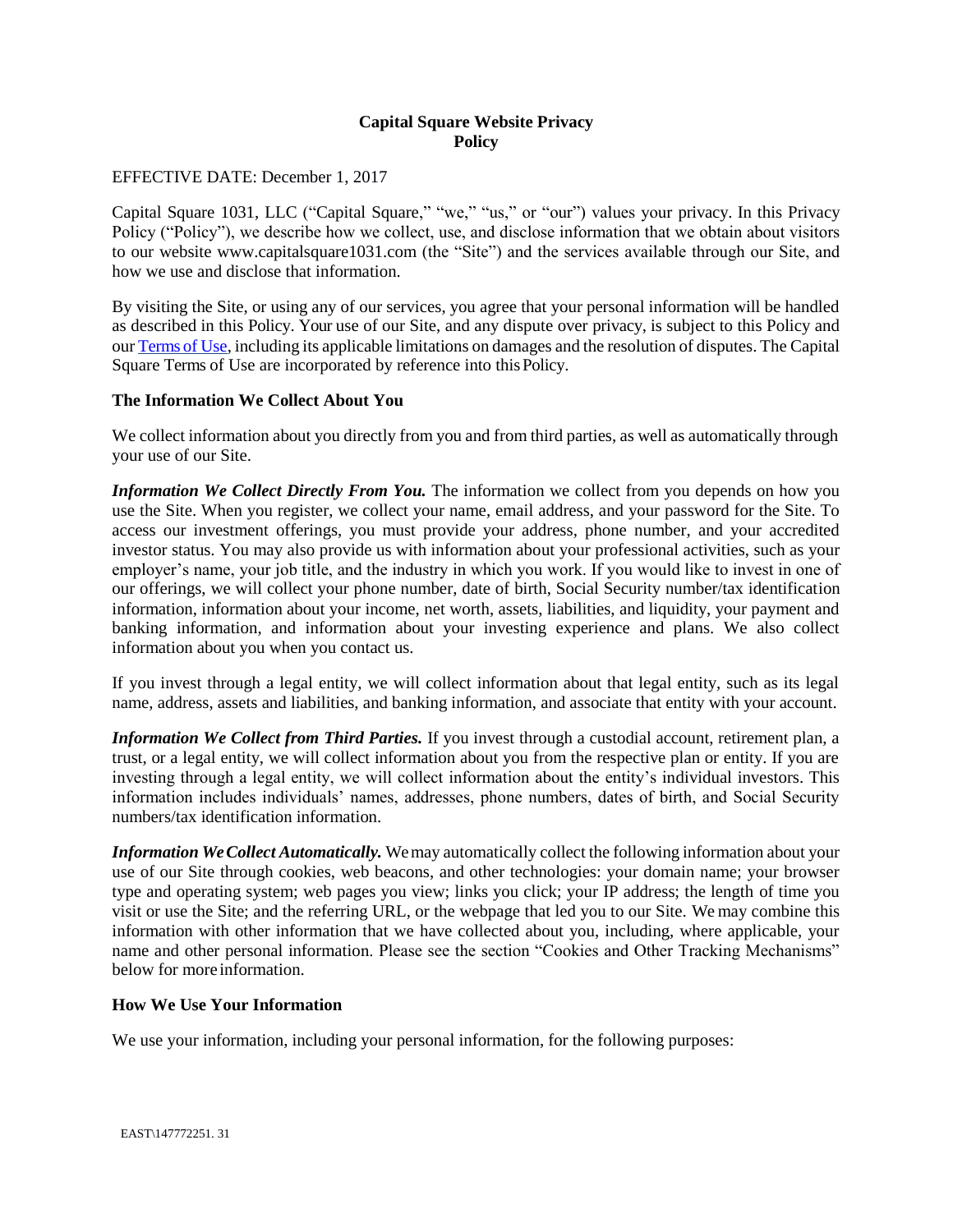- To provide our services to you, to communicate with you about your use of our services, to respond to your inquiries, to fulfill your orders, and for other customer service purposes.
- To determine your eligibility for investment offerings.
- For antifraud purposes and to comply with applicable Know Your Customer and anti-money laundering requirements.
- To tailor the content and information that we may send or display to you, to offer personalized help and instructions, and to otherwise personalize your experiences while using theSite.
- For marketing and promotional purposes. For example, we may use your information, such as your email address, to send you news and newsletters, special offers, and promotions, or to otherwise contact you about products or information we think may interest you. We also may use the information that we learn about you to assist us in advertising our services on third party websites.
- To better understand how users access and use our Site, both on an aggregated and individualized basis, in order to improve our Site and services and respond to user desires and preferences, and for other research and analytical purposes.
- To administer surveys and questionnaires.
- To comply with legal obligations, as part of our general business operations, and for other business administration purposes.
- Where we believe necessary to investigate, prevent or take action regarding illegal activities, suspected fraud, situations involving potential threats to the safety of any person or violations of our Terms of Use or this Privacy Policy.

# **How We Share Your Information**

We may share your information, including personal information, as follows:

- *Financial Advisors*. At your direction, we may share your information with your financial advisor in accordance with your instructions or in order to administer your investment.
- *Plan Administrators or Investment Entities*. If you make your investments with Capital Square through a legal entity, custodial account, or retirement plan, we will share your information with the respective plan or entity in order to administer yourinvestment.
- *Affiliates*. We may disclose the information we collect from you to our affiliates or subsidiaries; however, if we do so, their use and disclosure of your personal information will be subject to this Policy.
- *Service Providers*. We may disclose the information we collect from you to third party vendors, service providers, contractors or agents who perform functions on our behalf.

We may also share your information in the following circumstances:

- *Business Transfers*. If we are acquired by or merged with another company, if substantially all of our assets are transferred to another company, or as part of a bankruptcy proceeding, we may transfer the information we have collected from you to the other company.
- *In Response to Legal Process*. We also may disclose the information we collect from you in order to comply with the law, a judicial proceeding, court order, or other legal process, such as in response toa court order or a subpoena.
- *To Protect Us and Others*. We also may disclose the information we collect from you where we believe it is necessary to investigate, prevent, or take action regarding illegal activities, suspected fraud, situations involving potential threats to the safety of any person, violations of our Terms of Use or this Policy, or as evidence in litigation in which Capital Square is involved.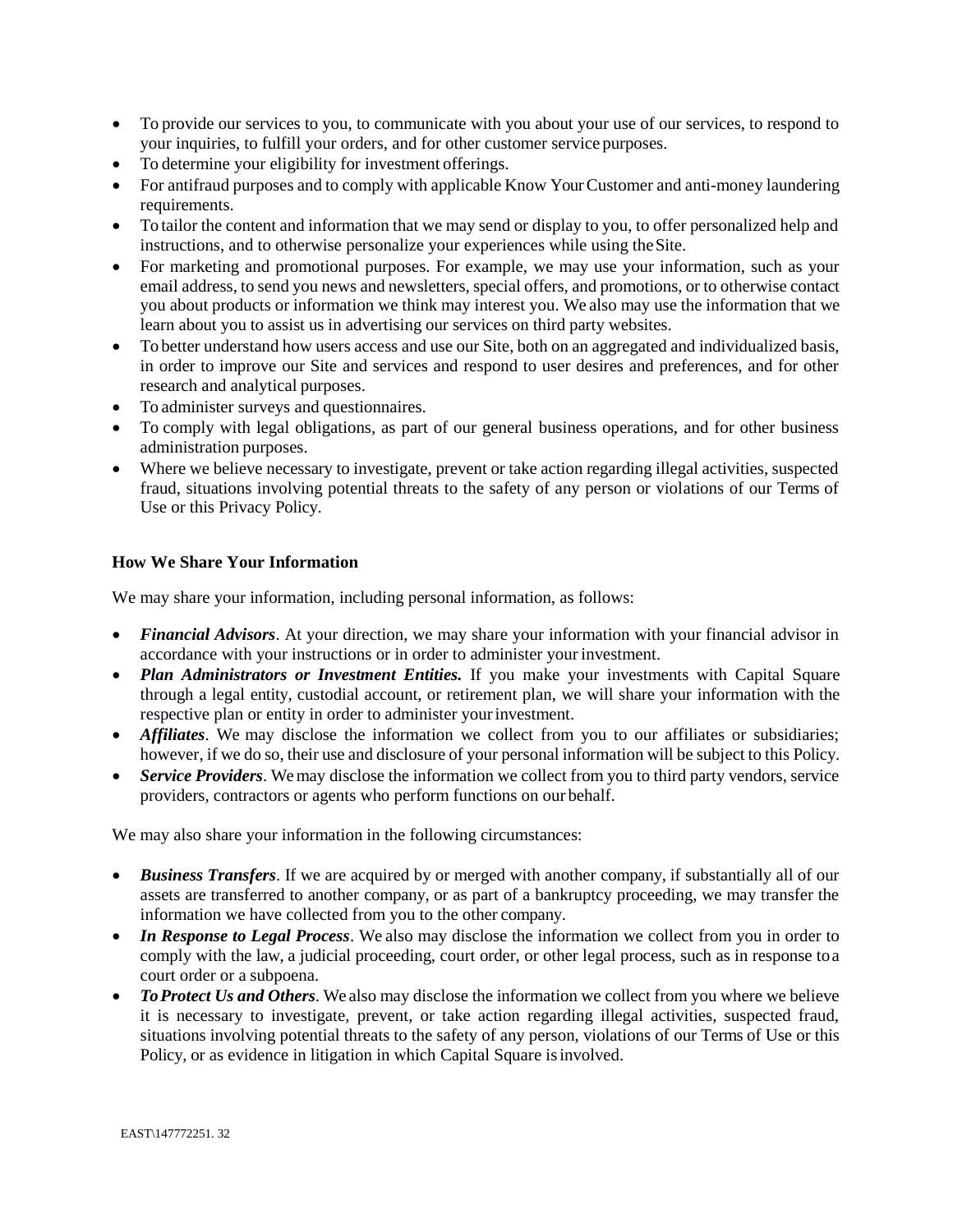• *Aggregate and De-Identified Information*. We may share aggregate or de-identified information about users with third parties for marketing, advertising, research or similarpurposes.

#### **Our Use of Cookies and Other Tracking Mechanisms**

We and our third party service providers use cookies and other tracking mechanisms to track information about your use of our Site. We may combine this information with other personal information we collect from you (and our third party service providers may do so on our behalf).

Cookies. Cookies are alphanumeric identifiers that we transfer to your computer's hard drive through your web browser for record-keeping purposes. Some cookies allow us to make it easier for you to navigate our Site, while others are used to enable a faster log-in process or to allow us to track your activities at our Site. There are two types of cookies: session and persistent cookies.

- Session Cookies. Session cookies exist only during an online session. They disappear from your computer when you close your browser or turn off your computer. We use session cookies to allow our systems to uniquely identify you during a session or while you are logged into the Site. This allows us to process your online transactions and requests and verify your identity, after you have logged in, as you move through our Site.
- Persistent Cookies. Persistent cookies remain on your computer after you have closed your browser or turned off your computer. We use persistent cookies to track aggregate and statistical information about user activity, and to display advertising on third-party sites.

*Disabling Cookies*. Most web browsers automatically accept cookies, but if you prefer, you can edit your browser options to block them in the future. The Help portion of the toolbar on most browsers will tell you how to prevent your computer from accepting new cookies, how to have the browser notify youwhen you receive a new cookie, or how to disable cookies altogether. Visitors to our Site who disable cookies will be able to browse certain areas of the Site, but some features may notfunction.

**Local Storage Objects**. We may use Flash Local Storage Objects ("Flash LSOs") to store your Site preferences and to personalize your visit. Flash LSOs are different from browser cookies because of the amount and type of data stored. Typically, you cannot control, delete, or disable the acceptance of Flash LSOs through your web browser. For more information on Flash LSOs, or to learn how to manage your settings for Flash LSOs, go to the Adobe Flash Player Help Page, choose "Global Storage Settings Panel" and follow the instructions. To see the Flash LSOs currently on your computer, choose "Website Storage Settings Panel" and follow the instructions to review and, if you choose, to delete any specific Flash LSO.

**Clear GIFs, pixel tags and other technologies**. Clear GIFs are tiny graphics with a unique identifier, similar in function to cookies. In contrast to cookies, which are stored on your computer's hard drive, clear GIFs are embedded invisibly on web pages. We may use clear GIFs (a.k.a. web beacons, web bugs or pixel tags), in connection with our Site to, among other things, track the activities of Site visitors, help us manage content, and compile statistics about Site usage. We and our third party service providers also use clear GIFs in HTML e-mails to our customers, to help us track e-mail response rates, identify when our e-mails are viewed, and track whether our e-mails are forwarded.

**Third Party Analytics**. We use automated devices and applications, such as Google Analytics, to evaluate usage of our Site. We also may use other analytic means to evaluate our Services. We use these tools to help us improve our Site, services, performance, and user experiences. These entities may use cookies and other tracking technologies to perform their services.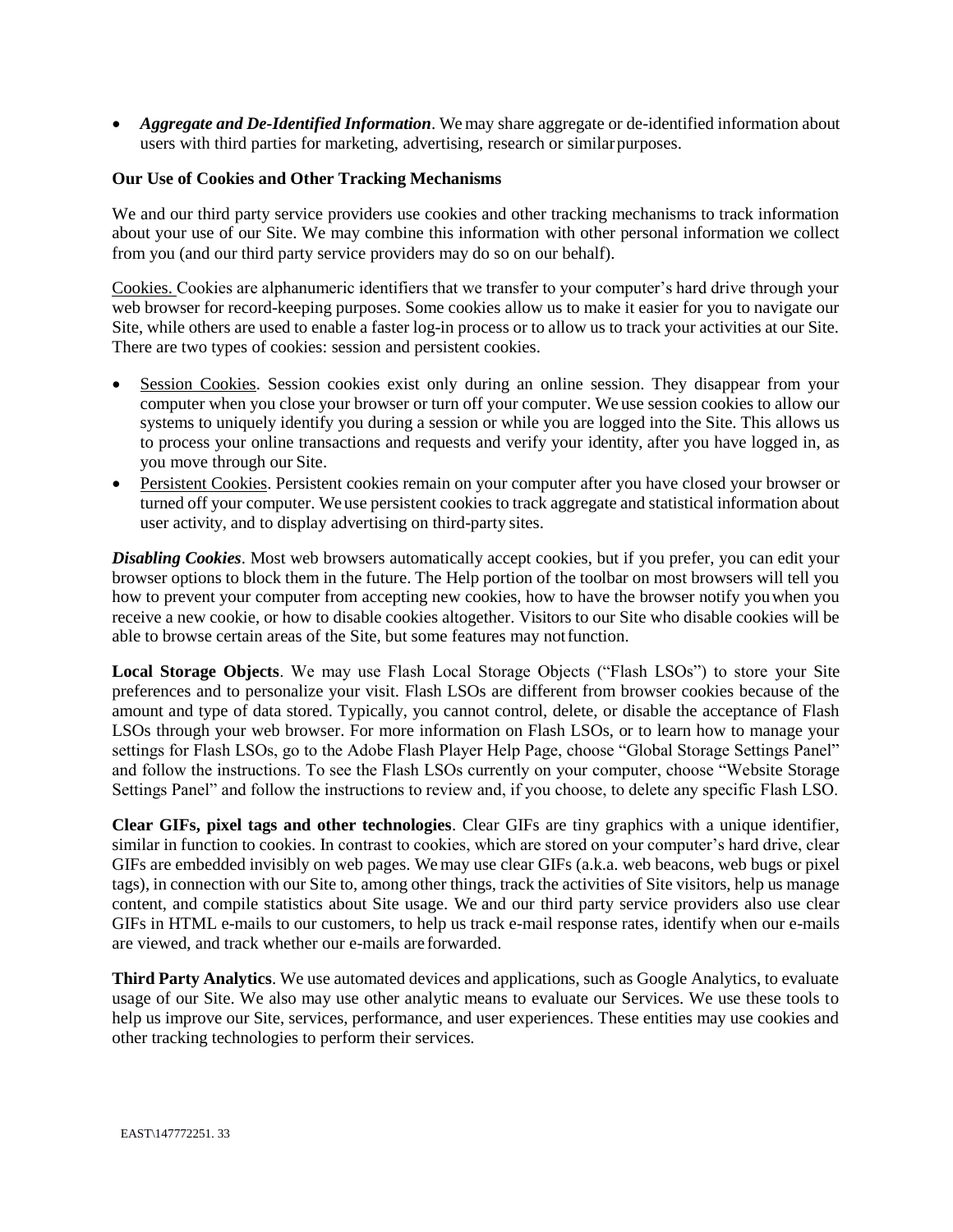**Do-Not-Track.** Currently, our systems do not recognize browser "do-not-track" requests. You may, however, disable certain tracking as discussed in this section (e.g., by disabling cookies); you also may optout of targeted advertising by following the instructions in the Third Party Ad Networks section.

# **Third-Party Ad Networks**

We use third parties such as network advertisers to serve advertisements on third-party websites or other media (e.g., social networking platforms). This enables us and these third parties to target advertisements to you for products and services in which you might be interested. Third-party ad network providers, advertisers, sponsors and/or traffic measurement services may use cookies, JavaScript, web beacons (including clear GIFs), Flash LSOs and other tracking technologies to measure the effectiveness of their ads and to personalize advertising content to you. These third-party cookies and other technologies are governed by each third party's specific privacy policy, not this one. We may provide these third-party advertisers with information, including personal information, about you.

Users in the United States may opt out of many third-party ad networks. For example, you may go to the Digital Advertising Alliance ("DAA") [Consumer Choice Page](http://www.aboutads.info/choices/) for information about opting out of interestbased advertising and their choices regarding having information used by [DAA companies.](http://www.aboutads.info/participating/) You may also go to the Network Advertising Initiative ("NAI"[\) Consumer Opt-Out Page f](http://www.networkadvertising.org/choices/)or information about opting out of interest-based advertising and their choices regarding having information used by [NAI](http://www.networkadvertising.org/participating-networks) [members.](http://www.networkadvertising.org/participating-networks)

Opting out from one or more companies listed on the DAA [Consumer Choice Page o](http://www.aboutads.info/choices/)r the NAI [Consumer](http://www.networkadvertising.org/choices/) [Opt-Out Page w](http://www.networkadvertising.org/choices/)ill opt you out from those companies' delivery of interest-based content or ads to you, but it does not mean you will no longer receive any advertising through our Site or on other websites. You may continue to receive advertisements, for example, based on the particular website that you are viewing (i.e., contextually based ads). Also, if your browsers are configured to reject cookies when you opt out on the DAA or NAI websites, your opt out may not be effective. Additional information is available on the DAA's website at [www.aboutads.info o](http://www.aboutads.info/)r the NAI's website at [www.networkadvertising.org.](http://www.networkadvertising.org/)

# **Third-Party Links**

Our Site may contain links to third-party websites. Any access to and use of such linked websites is not governed by this Policy, but instead is governed by the privacy policies of those third party websites. We are not responsible for the information practices of such third party websites.

# **Security of My Personal Information**

We have implemented reasonable precautions to protect the information we collect from loss, misuse, and unauthorized access, disclosure, alteration, and destruction. Please be aware that despite our best efforts, no data security measures can guarantee security.

You should take steps to protect against unauthorized access to your password, phone, and computer by, among other things, signing off after using a shared computer, choosing a robust password that nobody else knows or can easily guess, and keeping your log-in and password private. We are not responsible for any lost, stolen, or compromised passwords or for any activity on your account via unauthorized password activity.